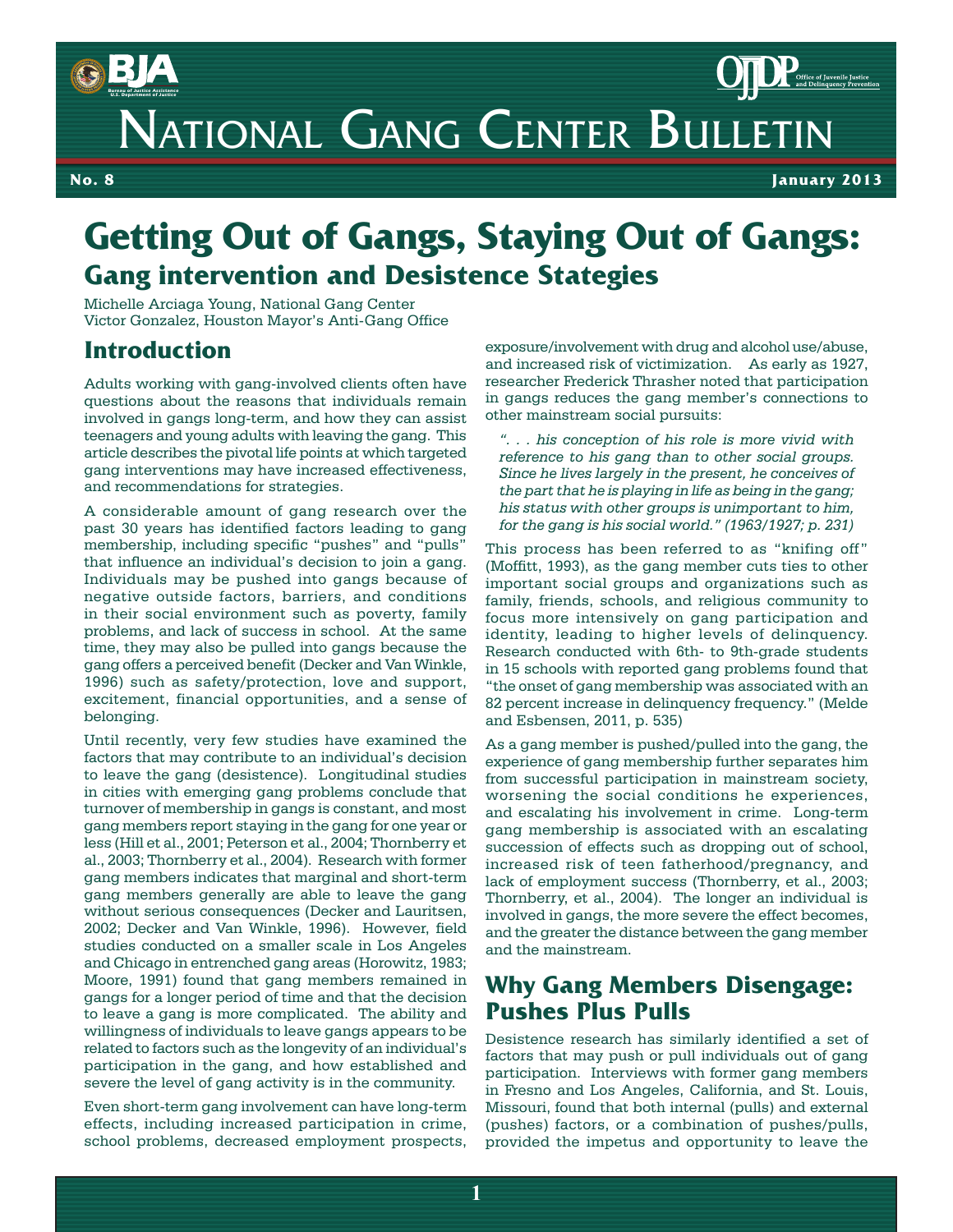gang (Pyrooz and Decker, 2011). Push factors "make persistence in that social environment unappealing, they are viewed as 'pushing' the individual away from the gang" (Decker and Pyrooz, 2011, p. 12). Pull factors, alternatively, are "circumstances or situations that attract individuals to alternative routes…toward new activities and pathways" (Decker and Pyrooz, 2011, p. 12).

Most desistence studies note that the effects of these pushes and pulls are cumulative. Former gang members in Los Angeles noted that maturity, increased family commitments, and peer victimization created a snowballing effect which, in combination, led to the decision to disengage from the gang (Vigil, 1998). Research with gang members in St. Louis found that exposure to gang-related violence involving the gang member, his close friends, and/or family members led the individual to renounce ties to the gang (Decker and Lauritsen, 2002). Decker and Lauritsen note: "Familial ties and victimization experiences were cited far more often than institutional affiliations as reasons to terminate the ties to the gang." (2002, p. 58)

Increased family responsibilities and, in particular, the birth of a child, also may provide an incentive for a major lifestyle change for gang members: "For many young men, fatherhood acts as a significant turning point, facilitating a shift away from gang involvement, crime and drug sales; a decline in substance abuse; and engagement with education and legitimate employment" (Moloney, et. al., 2009, p. 306).

#### **Pushes Pulls** • Grew out of the gang • Familial responsibilities lifestyle • Job responsibilities • Criminal justice system • Significant other Involvement • Moved • Police harassment or • Family left the gang pressure • Gang fell apart • Personal or vicarious victimization Decker and Lauritsen, 2011

Each individual who is involved in gangs has a tolerance limit for the negative experiences connected with his gang membership. When that limit is reached, the negatives of gang membership start to outweigh the positives (Pyrooz et al., 2010), and other alternatives become more appealing. Decker and Pyrooz note that:

*". . .many of the people interviewed talked about how things eventually built up for them and they had to find a new lifestyle—that the gang lifestyle and its attendant pressures (arrests, being stopped by the police, living under the threat of victimization) just got to be too much for them. These pressures, coupled with increasing family and job responsibilities, laid the groundwork for getting out of gang life." (2011, p. 13)*

While the combination of factors that lead to gang desistence is different for each individual, the overall factors that appear to influence gang desistence have implications for gang intervention programming.

## **Using Gang Desistence Research to Identify Leverage Points**

Desistence research highlights crucial leverage points in a gang member's life that may lead him to reconsider and end his gang membership. These experiences include involvement with the criminal justice system, negative contacts with law enforcement, victimization by other gang members, periods of disruption of the framework of the gang, and client maturation/ life change events such as a romantic relationship, pregnancy, birth of a child, family health issues, etc. (Decker and Lauritsen, 2002). Whether these points occur abruptly or over a period of time, they influence the client's view of his own gang membership and its value to him.

These leverage points provide an opportunity when clients who have previously been committed to the gang lifestyle may become more receptive to alternatives:

*"Many of these gang members, though lacking work opportunities and experience, aspire to lead a "conventional life," particularly to obtain legitimate employment, to have their own place, and to have a family. They are cognizant of their limited educational background and lack of technical training, and realize that their future employment* 

*prospects lie in low-paid occupations unless they can obtain further education. . .Where they may once have been uninterested or disdainful of various job-opportunity, training, or educational programs, after fatherhood many were increasingly desirous of such supports, but sometimes found them difficult to access." (Moloney et al., 2009, p. 318).*

Using these leverage points to focus gang intervention activities may increase long-term programmatic effectiveness.

## **Creating a Gang Desistence Plan**

While the majority of desistence research has focused on gang members' reasons for leaving the gang, research conducted with 91 gang-involved fathers in San Francisco (Moloney et al., 2009) focused on their long-term success at staying out of gang and criminal involvement. The personal circumstances of these research subjects demonstrate the long-term negative effects of gang affiliation and separation from mainstream pursuits:

*"Less than half received a high-school diploma, and more than one-quarter dropped out of school and never returned. . .Close to half of the fathers had jobs, although the overall median job income was relatively low at U.S. \$1,300 per month. Additional income among gang fathers came from a variety of sources, especially drug sales." (Moloney et al., 2009, p. 310).*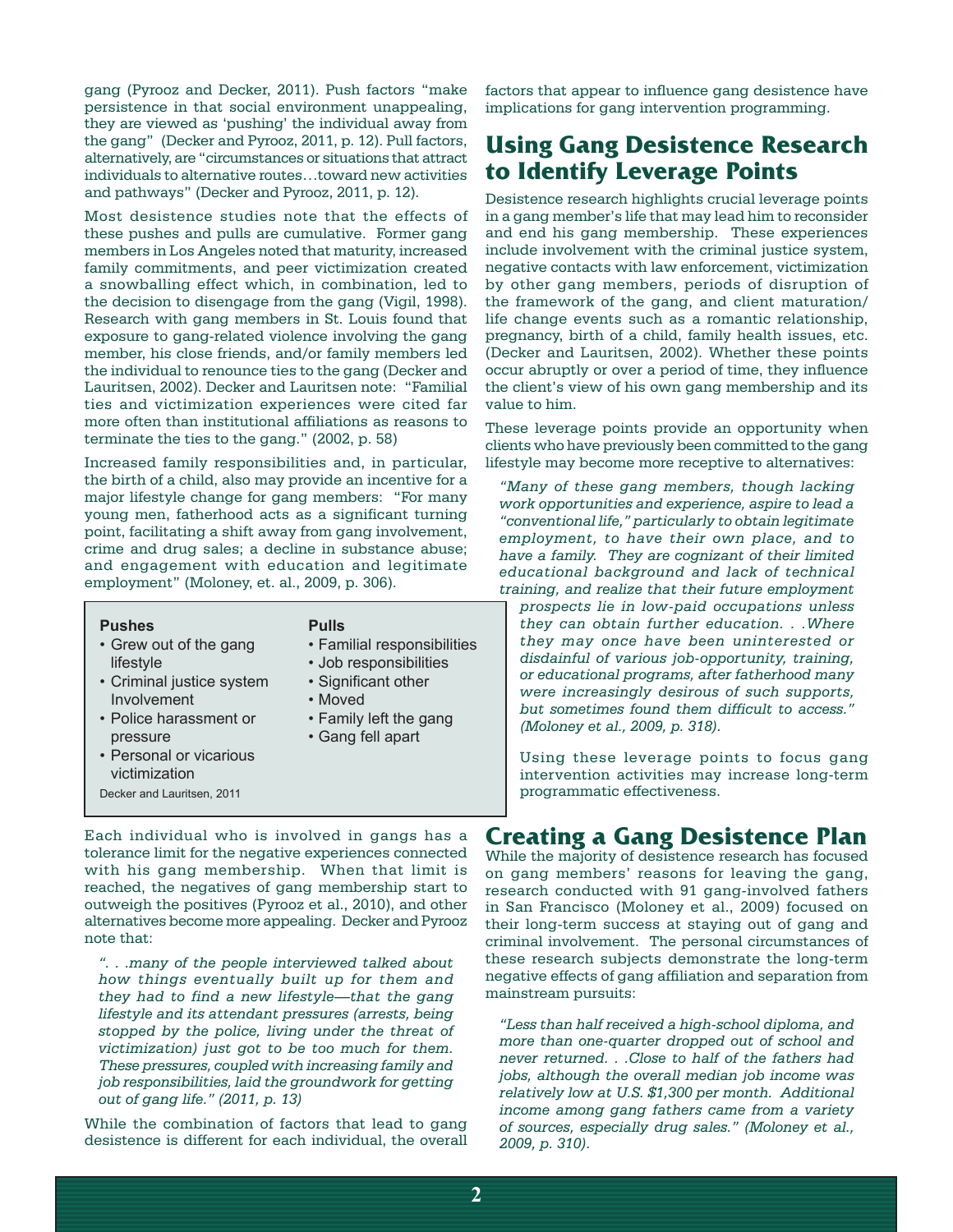While little research has been conducted on long-term gang desistence strategies, more extensive research on criminal and substance abuse desistence can help to inform gang intervention strategies. Best practices in those areas include removing barriers which may keep the individual stuck in a life of gangs and crime while simultaneously helping the individual to gain and maintain "new adult roles and responsibilities" and affirming these steps forward (Hussong et al., 2004). Further, research by Moloney et al. (2009) provides insights into components of interventions with gang members that may increase long-term success with desistence.

Gang interventionists can help gang members who are seeking to leave the gang lifestyle by providing them with accurate advice about transitioning out of gangs and helping them design a plan for leaving the gang lifestyle. This gang desistence plan should identify/ remove barriers and replace them with appropriate opportunities to successfully reenter the mainstream world.

### **Step 1: Remove barriers**

Without a high school diploma, and with more street skills than employment skills, the gang member who decides to change his life may quickly run into barriers to the noncriminal world. These barriers might include lack of education and/or literacy, lack of employment skills, lack of documents needed to work, unfamiliarity with the methods of obtaining employment, unfamiliarity with the protocols necessary to succeed on the job, and personal issues such as anger management issues, family conflict, mental health issues, and involvement in substance abuse.

Interventionists should help gang-involved clients identify and remove barriers that currently keep them from leaving the gang and participating in prosocial activities. These might include the following:

#### **• Threat of violence from the gang**

"Blood in, blood out" is a common phrase used by street gangs to describe the process of entering and leaving a gang, though it is rarely acted upon in a fatal manner. It can be interpreted as follows: gang members may shed their blood (during the initiation) to get into the gang, and they are frequently told that they have to shed their blood to get out.

However, most individuals are able to leave their gangs without the threat of violence. Interviews conducted by Decker and Pyrooz (2011) with former gang members found that the overwhelming majority (91 percent) "just left their gang and did not have to engage in any exceptional means to quit" (p. 13).

In the worst cases, though, gang members are threatened with death if they leave the gang. In prison gangs, this threat of violence is occasionally carried out. It also has been acted upon by street gangs, and in some cases, gang members who

attempted to leave the gang have been threatened, assaulted, and even killed. Any adult working with gang members should be aware of the potential risks and consequences, both to the gang member and to his family, and ensure that any advice that is given takes these risks into consideration. Gang interventionists also should ensure that they are familiar with local gangs, their rivalries, territories, and current activities and conflicts.

Clients should be advised not to openly discuss leaving the gang with their gang or its leaders, or to participate in departure rituals such as getting cliqued or jumped out. These approaches can result in serious harm to the client. In most cases, gradually disconnecting (fading away) from the gang is the best approach. Gang interventionists also must be careful not to share information about the client's plan with other gang members or clients.

The risks posed to individual gang members vary by community and individual, so interventionists must carefully address the following considerations with each client:

- Is the gang member or his family at risk of immediate harm for cutting ties with the gang?
- Does his gang typically threaten or victimize individuals who try to leave?

Based on the answers to these questions, the interventionist should work with the client to develop a plan for the client's departure from the gang. This plan should include the following steps:

- • Avoid direct confrontations and making statements about leaving the gang
- • Spend less time with the gang/individual gang members
- • Focus oncourt/family/school/work responsibilities
- • Practice refusal skills and excuses
- • Notify interventionist/law enforcement in the event of safety concerns

**Adults can help gang members who are seeking to leave the gang lifestyle by providing them with accurate advice about transitioning out of gangs and helping them design <sup>a</sup> plan for leaving the gang.**

Ideally, the client's desistence plan should limit his ability to spend time with other gang members by increasing his participation in alternative activities (job/school/spending time with family). It may also include family or criminal justice sanctions such as curfews, no-contact probation orders, electronic monitoring, etc.

Clients also need coaching on making excuses if they are directly confronted by the gang, using family members to provide a barrier to gang attempts to reach them, and on how to reach out to interventionists and/or law enforcement if they are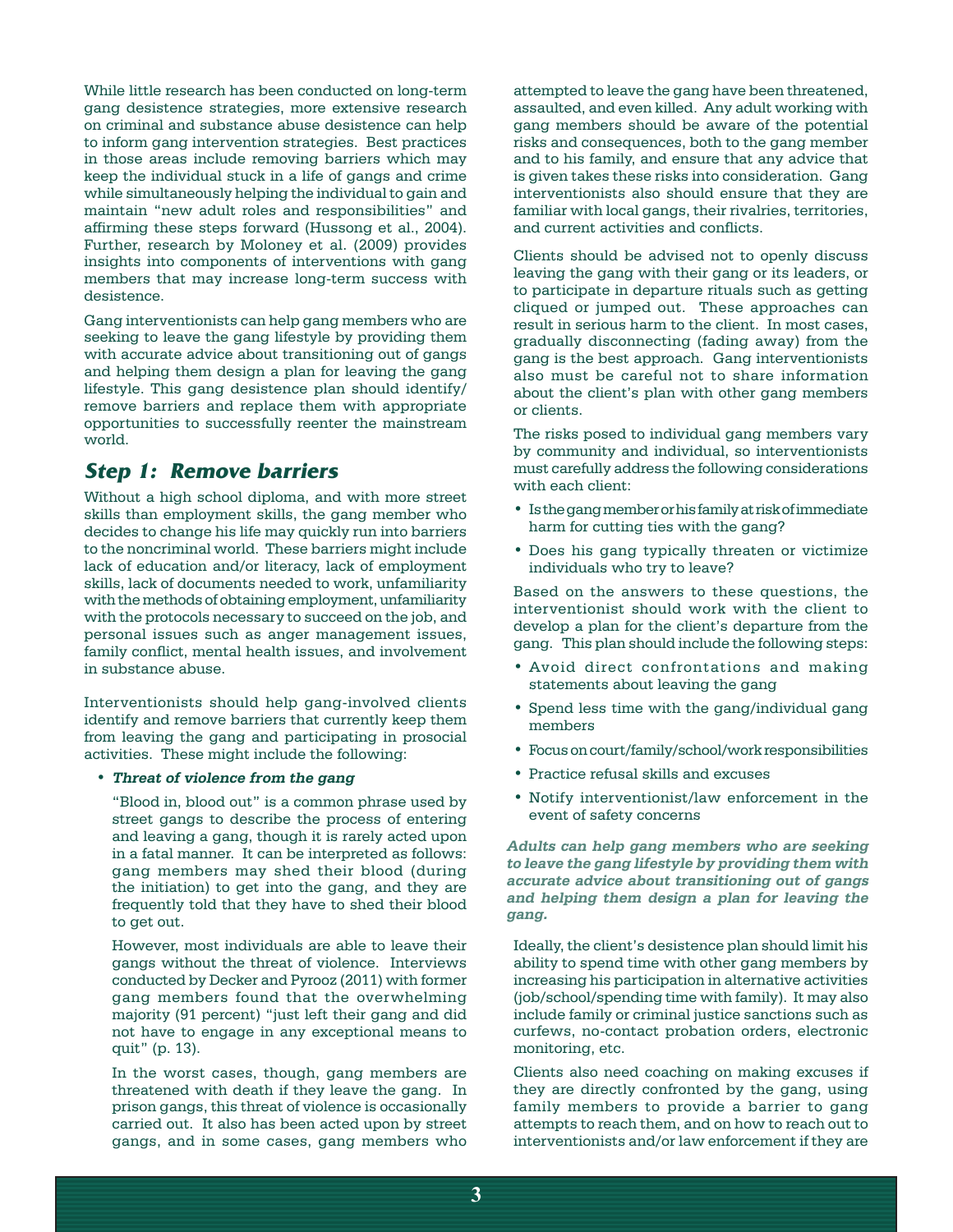directly or indirectly threatened. In some situations, more extreme solutions such as moving or relocation may be required to protect an individual from gang retaliation or punishment

#### **• External identification as <sup>a</sup> gang member**

Gang symbols, clothing, tattoos, and other visual cues can mark an individual as a gang member, making the transition out of the gang more difficult and dangerous. Gang attire and tattoos pose barriers to educational and employment opportunities and acceptance in mainstream pursuits, and they also can lead to confrontations with rivals and enemies.

The gang member should be asked to identify clothes associated with the gang lifestyle and to discard them. Highly visible gang tattoos also should be identified, hidden, and considered for removal or masking. The interventionist should identify resources that can provide the gang member with alternative clothing through the use of vouchers, guided shopping trips, donations from thrift stores and/or dry cleaners, and corporate sponsors. A shopping trip with coaching by the gang interventionist can provide the client with guidance on work-appropriate clothing choices. Partnering with local medical professionals or tattoo removal facilities to perform free or low-cost tattoo removals also can be helpful.

The interventionist should help the gang member identify danger zones where rivals may be present (on the bus, at school, on certain street corners, in certain neighborhoods) and help the individual develop an action plan to avoid encountering rival gang members and/or to respond to an inadvertent confrontation.

Long-term gang members with high-profile street reputations are likely to experience more difficulties with disengaging from the gang. The individual's history of gang involvement may include long list of prior hostilities with rival gangs and participation in violent crimes. As a result, rival gang members are unlikely to stop pursuing their grievances against the client simply because he has taken steps to distance himself from his gang. Interventionists need to spend time explaining this issue to the client and working with law enforcement or criminal justice agencies to assess the individual's risk of being targeted for retaliation to ensure that the measures taken to disconnect the individual from the gang will be safe. Public transportation, for instance, may not be a safe option for some gang members.

Even for less-involved gang members, proximity to the gang or neighborhood may keep the individual tied to gang activity, drug use, and crime. Understanding and addressing the connection between the individual, the gang, rival gang members, and the community is crucial to effective intervention.

#### **Changing Self Image**

*Frank K. joined the JQA when he was 10 years old. He had a poor relationship with his parents, and his younger brother eventually joined the gang as well. Frank K. gradually gained stature in the gang. By age 19, he was given responsibility for recruitment of new members and for ensuring that all of the schools in the gang's territory were controlled by JQA members. His younger brother played a similar role in the gang. In 2011, Frank K. was assaulted by prison gang members in retaliation for a homicide committed by JQA, and his home was burglarized by the prison gang. As a result, Frank K. decided to decrease his gang involvement to protect himself and his family.* 

*Frank K. met with a gang intervention specialist to discuss his future goals. While he was confident about his leadership skills in his gang, he was unsure how to be a good father, boyfriend, and role model to his brother. Over a period of months, the interventionist worked with Frank to help him identify changes he should make, including removing gang tattoos, changing his style of dress, and reducing the amount of time he spent with the gang. Frank K. suffered a few setbacks during this process, including being fired for having an argument with another employee. However, the interventionist continued to encourage Frank K's behavioral changes, meeting with him two to three times a week to discuss his daily activities and helping him change his behavior patterns. Prior to each tattoo-removal session, Frank K. also met with his interventionist to discuss the internal and external changes he was making.*

*The interventionist also assisted Frank with obtaining professional attire and feeling comfortable in normal clothing. Once Frank became comfortable with these changes, the interventionist took him to an employment center where he received leads about two jobs, both offering more money than he was currently making. The employment counselor told Frank K. that he was given the leads because of his professional appearance and because he appeared focused and goal-oriented during the interview. This positive feedback increased Frank's self-confidence. He successfully interviewed for one of the jobs and was hired.* 

*Frank K. shared with his intervention counselor that he felt like a normal person, not a gang member, at the job interview, and that he feels he is learning to function in mainstream society. Frank states that he will keep making efforts because he wants his son to see him as a good father, not a gang member who passes on the gang lifestyle to his child. Frank realizes that he has more changes to make and that he has to be consistent in his new way of life.*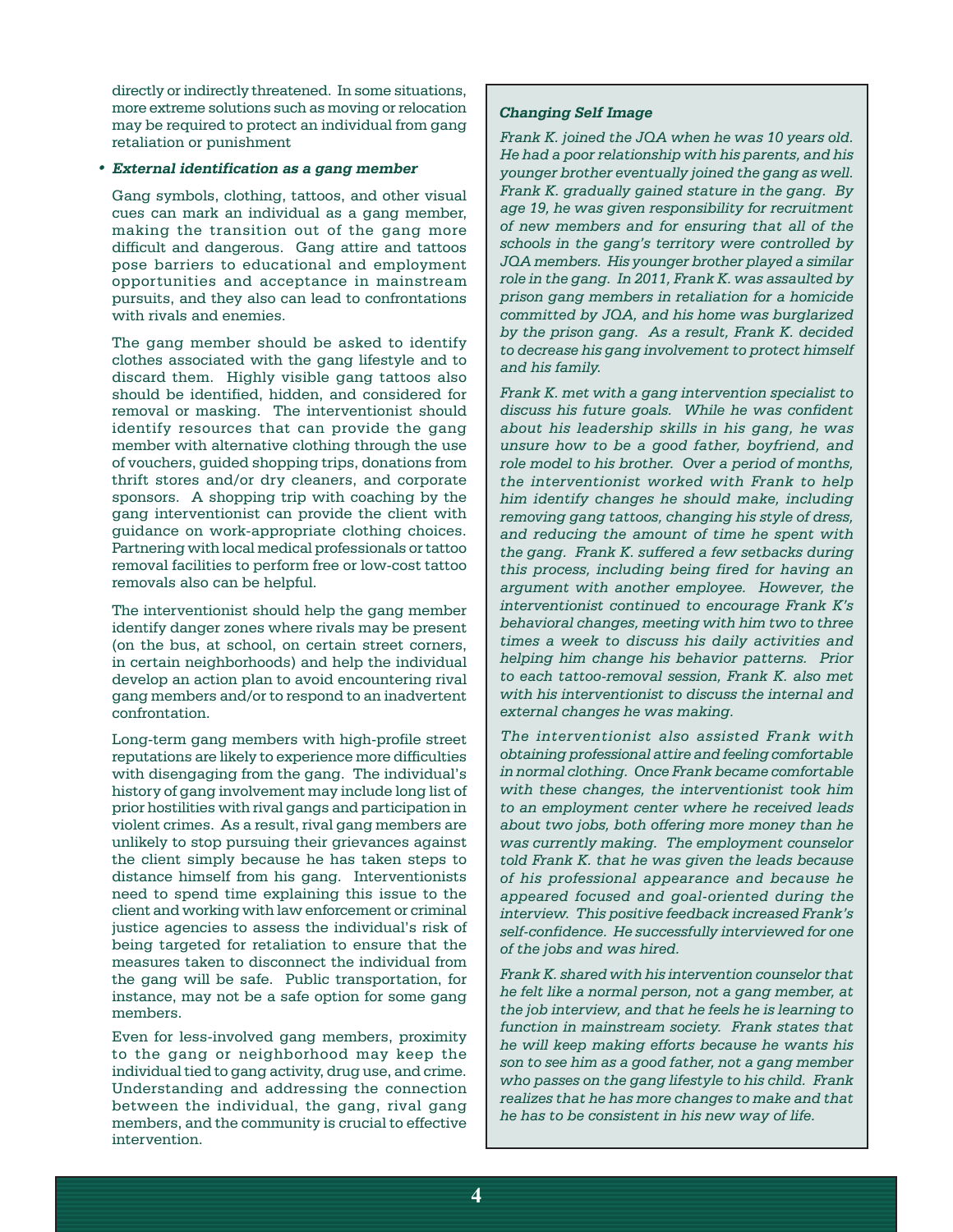#### **• Internal identification as <sup>a</sup> gang member**

Gang membership provides an individual with an identity linked to aggression and violence. Giordano, Schroeder, and Cernkovich (2007) characterized this self-concept as an "anger identity" and noted that individuals involved in gangs came to view themselves as having low levels of impulse control and a hair-trigger tendency to resort to violence.

The gang member's internal identity also may include a script that describes what it means to be a man/woman, methods of self-protection, the role of the opposite sex, one's standing in the community, ways to obtain respect, and a view of success. These scripts are shaped by the processes of gang involvement and even may be survival mechanisms. However, these internal scripts are often incompatible with the prosocial changes that the client wishes to make. The client's desistence plan should identify internal scripts that may pose a barrier between the client and the mainstream, and should devise strategies to change these scripts.

#### **• Mental health/substance issues**

Many gang-involved clients have untreated mental health issues such as post traumatic stress disorder, anger management issues, attention deficit disorder, oppositional defiant disorder, etc. In some cases, these clients may cope with untreated mental health issues by using drugs and/or alcohol. It is important for the gang interventionist to work closely with the client to identify substance abuse/ mental health issues and then support the client in dealing with these issues. Typically, the gang interventionist is not a substance abuse treatment provider, but interventionists should develop relationships with local providers, learn about available services, be able to explain the treatment process and services to clients, help the client access services, and "bridge" the client into these services by providing transportation and going with the client to initial meetings to provide support.

#### **• Dependence on the gang for social support**

For many clients, the gang serves as their primary mechanism of social support. The gang represents friendship, family, and community. When the client leaves the gang, this source of love and support is lost. Gang members in transition often have difficulties developing new social connections to replace their former gang associates. Addressing this barrier will require the interventionist to facilitate new sources of social support for the client, including working with the family, identifying new peer groups, and identifying a support network for the client at school, at work, and in the community.

#### **• Multigenerational Gang Families**

Numerous studies have documented the existence of multigenerational gang affiliation in entrenched gang areas. In one study (Sanchez-Jankowski, 1991), 32 percent of the fathers of gang members who were interviewed stated that their children belonged to the same gang to which the fathers had once belonged, and 11 percent stated that as many as four generations had belonged to the same gang. Miller (2001) found that 79 percent of the female gang members she interviewed had at least one family member involved in gangs, and 60 percent had two or more family members involved in gangs.

In multigenerational gang families, interventions with gang members who wish to leave the gang can be extraordinarily difficult, because the family may be antagonistic and unsupportive toward the client's efforts to change. In such instances, residential programs outside the home area that offer structured educational/vocational opportunities, like the Job Corps program, may be a helpful alternative.

Interventionists often find that gang members experience multiple barriers to leaving the gang. The desistence plan should prioritize the most serious barriers first, and then work with gang members over time to systematically address and/or remove these barriers. In some rare instances, the danger to a gang member attempting to leave the gang may be so great that the individual is required to relocate outside the local area or even to another state. If so, collaboration with other local agencies, particularly law enforcement, is vital to protect the individual's safety.

### **Step 2: Help the client "gain and maintain" adult responsibilities**

#### • **Help the client reenvision his personal identity**

The development of internal gang-influenced scripts was discussed earlier. To successfully leave the gang and rejoin the mainstream, the client must rewrite his internal identity, including methods of handling conflict, gender identity, criminal behavior, personal ethics, interpersonal relationships, and sense of personal safety. This is a long-term process. Gang interventionists can help the client identify his "gang programming" and the ganginfluenced scripts that are incompatible with his goals, as well as rethink his programmed "gang" responses to a variety of situations.

For instance, street-thinking would suggest a violent response to perceived disrespect or criticism to avoid losing face with violent peers. On the job, however, the former gang member is going to have to learn other methods for responding to his boss and fellow employees if a conflict arises. To support these changes, it may be helpful for the client to participate in evidence-based therapeutic interventions such as cognitive behavioral therapy or aggression replacement therapy. These types of programs address critical thinking errors and interpersonal skill deficits while providing gang members with new tools for handling difficult situations as they reframe their self-images.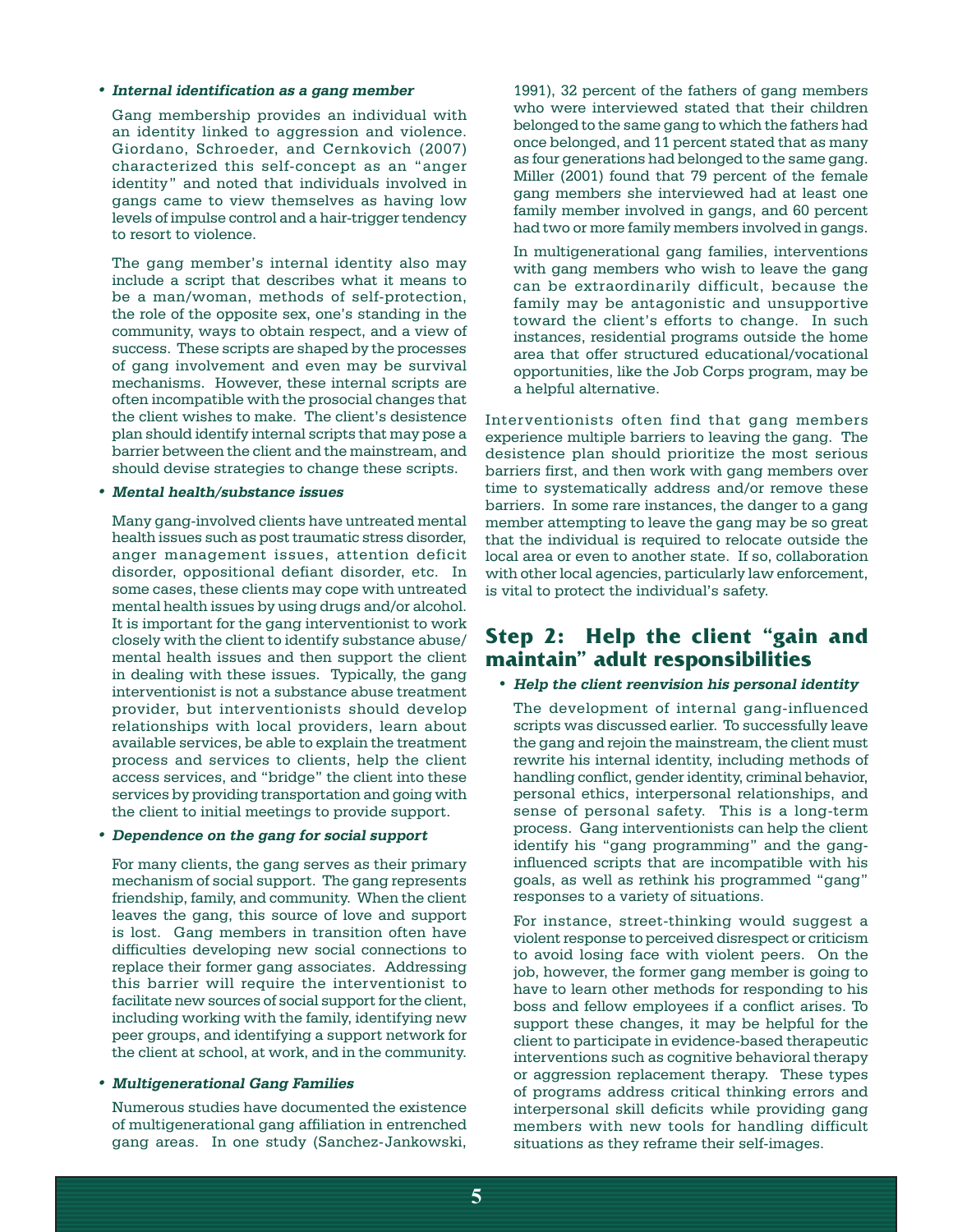Ongoing coaching by interventionists is also helpful to support these internal changes as the client redefines his identity as a person, parent, and member of the community. Instead of being proud of his prowess in fighting, for instance, the gang member can be encouraged to take pride as a breadwinner and provider, good parent, positive role model, and successful employee, among his other positive responsibilities.

#### **• Help the client set and achieve goals**

Gang clients may be unclear about their personal and professional goals and also may feel trapped by the number of steps they must take in order to reach those goals. Because of the quick pace and fatalistic mentality of the gang lifestyle, gang clients also may have difficulty being emotionally engaged in long-term outcomes. A gang interventionist can use techniques such as motivational interviewing to help a client identify short-, medium-, and longterm goals. Then the interventionist can help the client break these goals down into manageable tasks and walk the client through the process of achieving these smaller goals.

For instance, a client whose long-term goal is to get a job currently cannot do so because he does not have a driver's license. His short-term goal would be to obtain a driver's license. The interventionist can help him create a short list of tasks that he must complete to get his driver's license: locate his birth certificate/social security card/proof of residency, clear up traffic tickets, and study for his driver's test. Successfully completing each of these tasks will bring the client closer to meeting his short-term and long-term goals. Once these tasks are accomplished and the goal is met, the interventionist can help the client by mentally reviewing the process, acknowledging the client's success and/or missteps, and using the goal-setting and task-identification process to help the client with his next goal.

Accomplishing short-term goals helps build the client's self-confidence, which, in time, can help sustain the momentum of his long-term goals. If the client gets discouraged, the interventionist can help him revisit the goals he has successfully completed. This serves to remind the client that change is a long-term process, but that he is making consistent and measurable progress.

#### **• Provide access to educational opportunities**

The interventionist should work closely with a local educational agency to assess the client's educational status and identify any literacy deficits. Providing the client with maximum results as quickly as possible is crucial. Gang interventionists should identify the fastest way for the individual to complete or catch up on his high school education using credit recovery programs, general equivalency degree (GED) classes, educational assistance programs, alternative school settings, or programs within mainstream high

#### **Providing Employment Support**

*Mathis is a 34-year-old OB gang member who has served multiple short prison sentences and typically reoffended within 2–3 months after release. During his last period of incarceration, he participated in gang intervention activities for about five months. As a result of his participation in these activities, he realized the importance of being involved in the lives of his wife and children. He decided that gaining legitimate employment was important to avoid returning to his previous involvement in drug sales.*

*After release, Mathis reconnected with his family for a few weeks and then a met with a gang interventionist to discuss employment options. Mathis and his wife had many questions. Mathis previously had negative experiences working with employment agencies and felt that they did not help him find a job. The intervention specialist reassured Mathis that the intervention agency provided regular training to the employment agency on working with gang members. He also told him about the program's successes with other ganginvolved clients.*

*The intervention specialist spent time discussing the process of working with the employment agency, and helped Mathis gather identification documents and enroll in the employment agency's computerized client database. The intervention specialist also personally introduced Mathis to an employment counselor with experience working with gang-involved clients. This introduction helped Mathis feel more comfortable with the process. While talking to the employment counselor, Mathis disclosed that he wanted a job, but that he had no idea what type of work he would like to do. The employment counselor discussed several options with Mathis, including welding classes, and even showed Mathis how he could obtain funding to pay for this training. Shortly after this meeting, Mathis decided to delay accepting full-time employment and enrolled in the welding certification program. While in the welding program, Mathis met with his intervention specialist two to three times a week to discuss his desistence plan and daily activities. After Mathis completed his welding certification, he decided to enroll in an advanced welding course to increase his employability and earnings.* 

*Five months after his release from prison, Mathis continues to do well and has not reoffended. As a result of his welding certifications, he can earn \$18–\$20 per hour in the local job market. He is proud of his accomplishments, as are his wife and children.*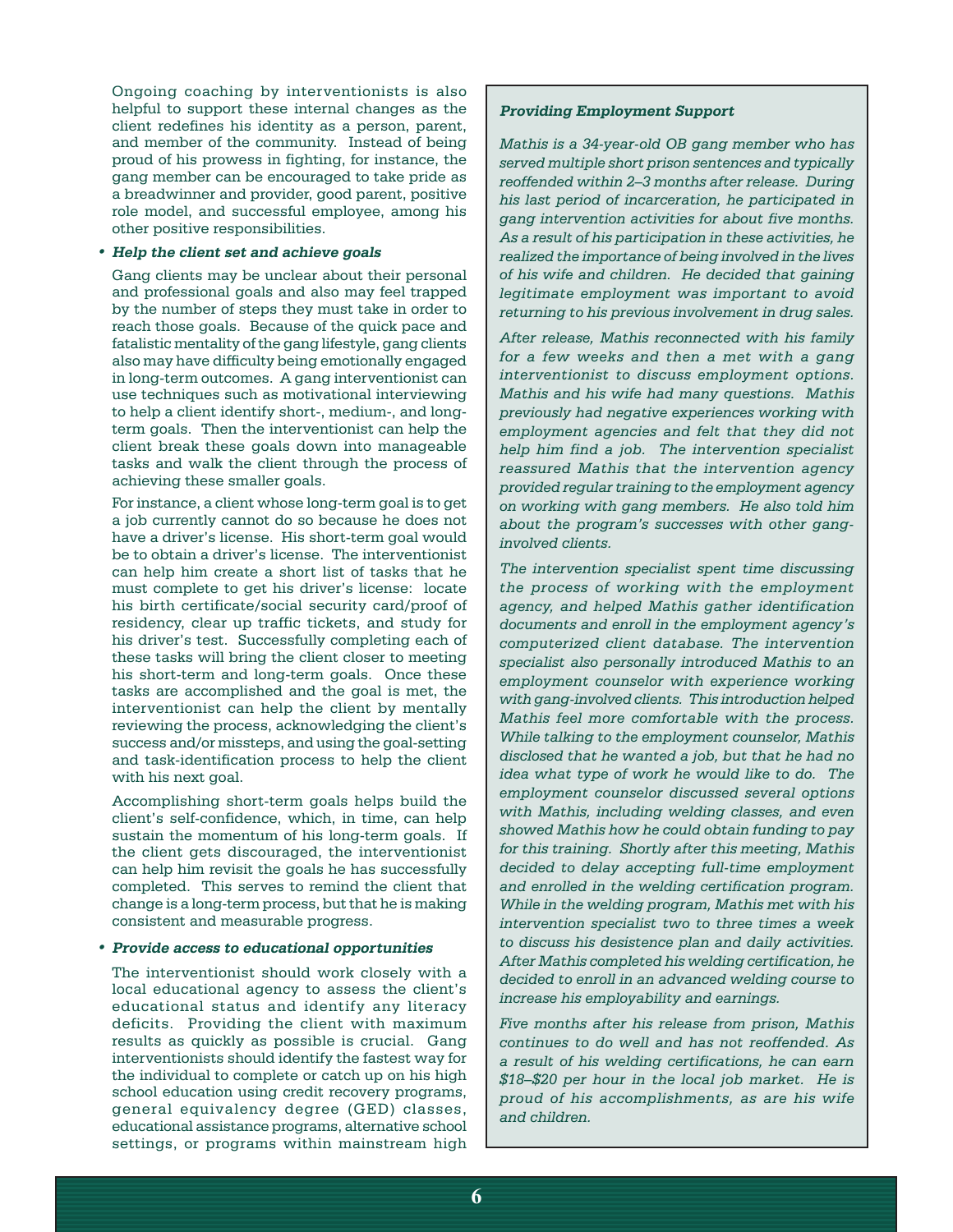schools that serve high-risk students. Once the initial educational goal is accomplished, the client should be encouraged to identify future vocational/ educational goals. To effectively assist clients, interventionists need to build relationships and gain familiarity with the services of local educational programs and services, such as those offered by local school districts, community colleges and technical centers, neighborhood and alternative educational programs, and government agencies such as vocational rehabilitation.

#### **• Provide access to economic opportunities**

Gang interventionists should help clients identify short- and long-term employment goals and work with clients over time to ensure that they are ready to work; that they have addressed any educational deficits, substance abuse, or mental health issues; and that the employment opportunities provided "set the clients up to succeed." It can take a considerable amount of work for a client to be ready to start employment. In the short-term, however, the individual may need to earn money immediately by doing less-skilled work for less pay.

These types of jobs can help the client build a work history, identify problematic thinking and behaviors, and teach the client basic work skills, such as showing up on time and getting along with coworkers. They should be presented to the client as stepping stones to his long-term goals. The client's long-term plan should include opportunities to earn more pay and attain greater professional respect. Steps the client must take to accomplish that long-term goal might include participation in vocational training, college or technical classes, and/or employment training programs that provide job opportunities in skilled fields.

Interventionists should understand that employment that meets the client's need to feel respected for his work is crucial to long-term gang desistance success:

*"When they managed to break into a job in which they had a sense of dignity, gang fathers were more likely to sustain those jobs longer. . .On the other hand, employment in menial jobs such as janitorial, restaurant work, retail sales, and telemarketing was often shortlived, inconsistent, and instrumentally and intrinsically unfulfilling." (Moloney et al., 2009, p. 318).*

Once a client has obtained employment or is attending training/education classes, the role of the interventionist is to continue to support his success and provide coaching to help him resolve any difficulties. It may take a client more than one try to succeed at maintaining employment, and interventionists should be prepared for this possibility. Interventionists cannot assume that the client will just understand how to be successful at maintaining employment. Instead, an interventionist should continue to meet with a client

#### **Strengthening Family Bonds**

Jason is an 18-year-old gang member who was referred to gang intervention services by juvenile probation when he was 15 years old. Jason maintained infrequent contact with gang intervention personnel over a two-year period while he rotated in and out of the juvenile justice system and struggled with his parents' substance addictions. Eventually, Jason moved in with his girlfriend's family, and her parents assumed guardianship of him. His girlfriend became pregnant and gave birth to a son. Jason successfully completed juvenile probation but could not maintain employment because of his literacy issues.

Jason's primary goal was to gain employment in the transportation industry so he could take care of his son and girlfriend. He also wished to rebuild his relationship with his parents, who were working to address their substance addictions. The gang interventionist connected Jason with a local program that helped *him access necessary identification documents and get enrolled in an online high school diploma program to address his literacy deficits and complete his GED. The interventionist also helped Jason access family counseling services so he could start rebuilding a relationship with his parents and develop more effective skills to parent his young son.*

During repeated meetings with his intervention specialist, Jason shared that his biggest fear was having his son ask him about his gang-related tattoos. With the assistance of his intervention specialist, he enrolled in a tattoo removal program. During the tattoo removal process, the intervention specialist received information that the gang was considering retaliation against Jason for leaving the gang. The *intervention specialist helped Jason explain to the gang that he was focusing on taking care of his family and accomplishing his career goals. The intervention specialist also helped Jason create a plan to avoid future interactions with the gang. Jason successfully completed his high school diploma, received his transportation worker identification credentials, and obtained an entry-level position.* 

*He is currently working and taking care of his son and girlfriend.*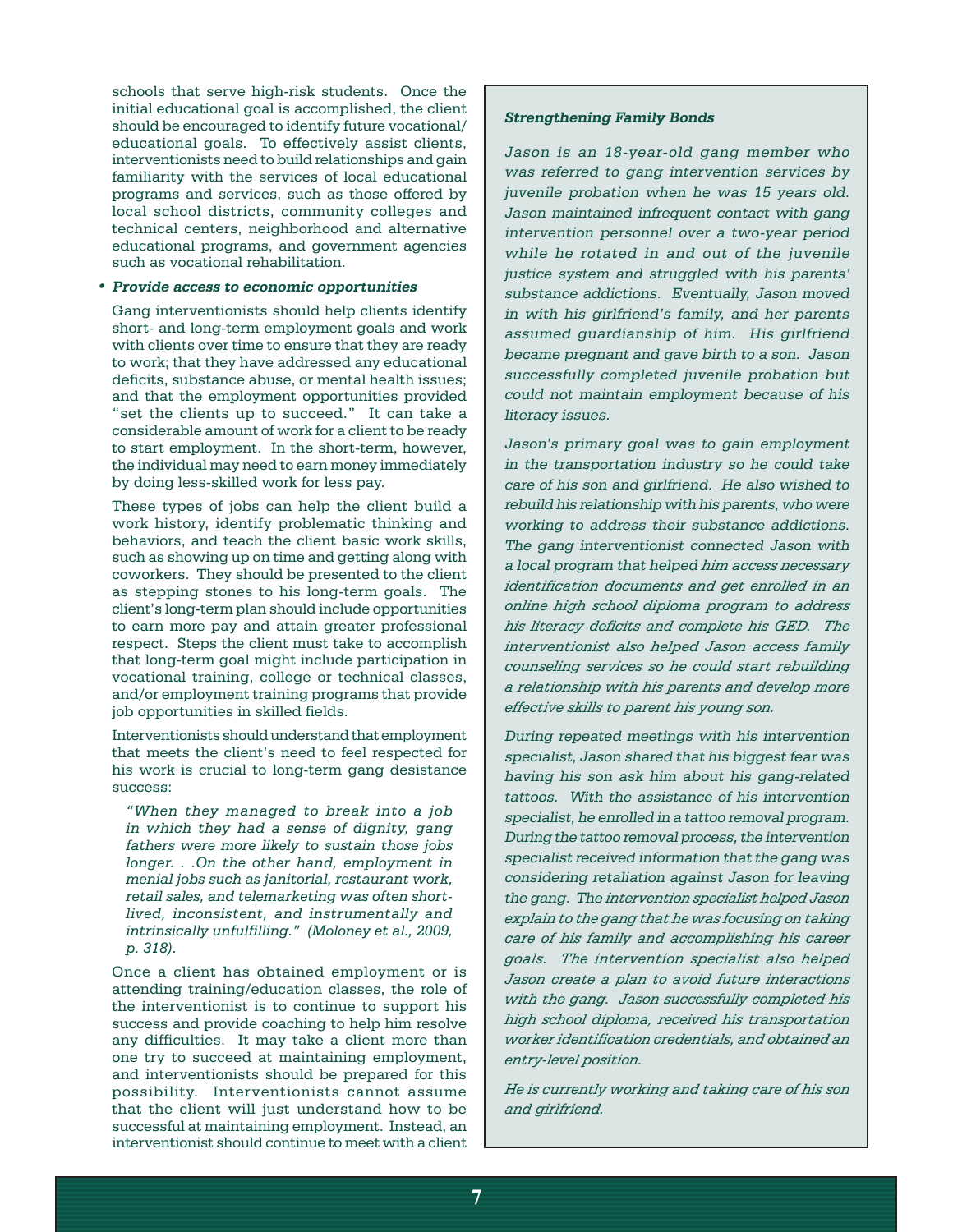on an ongoing basis to discuss his daily problems and successes, provide feedback, identify areas for improvement, encourage the client's goals, and praise his efforts.

#### **• Provide support to bolster the client's efforts to change**

When the social structure that the gang provided is no longer present in the client's life, it is crucial to teach the client how to seek out and gain support that can help sustain his positive efforts. It is also important to provide the client with opportunities and coaching to help him gain access to more positive peer groups where he can meet his need for belonging and socialization. Interventionists can help facilitate this process by introducing the individual to recreational, educational, social, and faith-based programs.

As part of the desistence planning process, the client (with coaching from the interventionist) can identify adults who will provide ongoing assistance: parents, relatives, teachers, social services providers, and religious leaders. The individual should identify supportive adults in different aspects of his life (neighborhood, home, school, community agencies, probation/parole) who can be available if the individual has a problem or needs to talk. The adults in this support network can assist by being available, providing good advice, and helping as needed. These adults also must be briefed so they clearly understand the possible risks and dangers to this client, and how to respond appropriately.

#### **• Strengthen family bonds**

Protective factors that have been found to support substance abuse and antisocial behavior desistence include strong family ties, solid personal and/or marital relationships, and meaningful employment (Hussong et al., 2004). It is likely that these same protective factors also apply to gang desistance, particularly in light of the weight that is given to these factors when former gang members articulate their reasons for leaving the gang (Decker and Pyrooz, 2011). For this reason, interventionists should assess the support for the clients' life changes in their home and interpersonal relationships and intervene where necessary to help address problems. Gang intervention strategies might include reducing/mediating family conflicts; helping clients build their relationships with parents/siblings/family members/significant others; teaching parents of gang members more effective family management skills; assisting clients who are preparing for the birth of a child; helping clients learn effective parenting skills; and providing opportunities for families to spend positive time together. Interventionists also should be prepared to help clients access evidence-based programs designed to strengthen and support family bonds, such as functional family therapy, when necessary.

While the decision to leave a gang may be a sudden one, gang desistance should be viewed as a longterm, gradual process. It took time for the client to become a gang member, and it will take time for him to develop new patterns of behavior, to finish educational and career goals, and to distance himself emotionally from his complex relationship to the gang. There may be potholes, bumps, stops, and starts during the gang desistance journey, and these are no different from any other difficulties faced by individuals who set out to accomplish a goal or change their lives.

## **Conclusion**

In summary, gang interventionists should remain cognizant of the following:

- • Effectiveness with clients is increased when leverage points are utilized to help clients recognize that they are ready to leave the gang and live in a different way.
- Interventionists should have a current working knowledge of local gangs and gang dynamics.
- • Interventionists should coach clients on interactions with the gang and avoiding safety risks.
- Interventionists should work to establish connections with law enforcement and criminal justice agencies to address issues with client safety.
- • Interventionists should establish relationships with agencies that assist with education, tattoo removal, employment, substance abuse, family problems, and other services clients need.
- • Gang desistence is a long-term process that involves helping the clients identify and change their self-image, internal scripts, personal behavior, and goals.
- • Desistence plans need to be developed and revised as necessary based on a client's current needs
- Interventionists should reach out to parents, family members, and supportive professionals who can encourage and support clients' efforts to change.

Gang affiliation creates wide-ranging negative effects on individuals that can last throughout their lives. These include reduced educational attainment, unemployment or underemployment, poverty, and family crises. All of these effects can escalate over time.

For these reasons, it is particularly important that future research on gang desistence, including identification of factors predictive of success or failure in leaving the gang, be conducted, and that existing research be used to inform and strengthen current gang intervention activities. Achieving success in gang intervention can have a profound effect, not only on that individual, but on his community, peers, family, and children.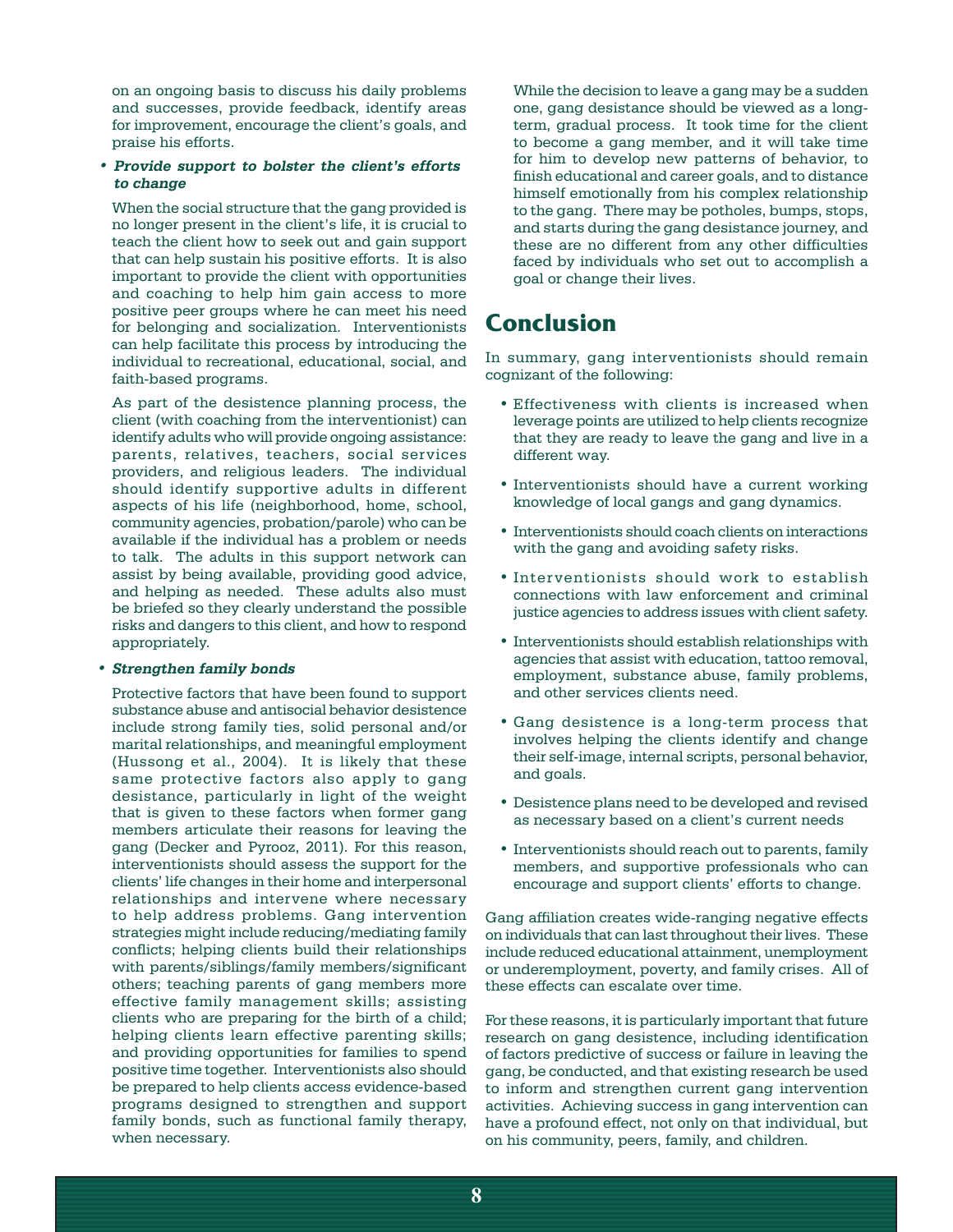### **Sources**

Decker, S. H., and Lauritsen, J. L. 2002. "Breaking the Bonds of Membership: Leaving the Gang," in C. R. Huff (ed.), *Gangs in America III* (pp. 103–122), Thousand Oaks, California: Sage Publications, Inc.

Decker, S. H., and Van Winkle, B. 1996. *Life in the Gang: Family, Friends, and Violence*, New York: Cambridge University Press.

Decker, S. H. and Pyrooz, David C. 2011. "Leaving the Gang: Logging Off and Moving On," *Council on Foreign Relations Press*, online: http://www.cfr.org/counterradicalization/save-supporting-document-leaving-gang/p. 26590 (October 12, 2013).

Giordano, P. D., Schroeder, R. D., and Cernkorich, S. A. (2007). "Emotions and Crime Over the Life Course: A Neo-Meadian Perspective on Criminal Continuity and Change." *American Journal of Sociology,* 112(6): pp. 1603-1661.

Hill, K. G., Lui, C., and Hawkins, J. D. 2001. "Early Precursors of Gang Membership: A Study of Seattle Youth." (*OJJDP Juvenile Justice Bulletin.)* Youth Gang *Series.* Washington, DC: U.S. Department of Justice*,* Office of Juvenile Justice and Delinquency Prevention. (Adobe PDF)

Horowitz, R. 1983. *Honor and the American Dream*, New Brunswick, New Jersey: Rutgers University Press.

Hussong, A., Curran, P., Moffitt, T., Caspi, A., and Carrig, M. 2004. "Substance Abuse Hinders Desistance in Young Adults' Antisocial Behavior," *Development and Psychopathology* 16, pp. 1024–1046. Cambridge, UK: Cambridge University Press.

Melde, Chris and Esbensen, Finn Aage, 2011. "Gang Membership as a Turning Point in the Life Course," *Criminology*, 49 (2), pp. 513–552.

Miller, J. 2001. *One of the Guys: Girls, Gangs and Gender.* New York, Oxford University Press.

Moffitt T. E. 1993. "Adolescence-Limited and Life-Course-Persistent Anti-Social Behavior: A Developmental Taxonomy," *Psychological Review*, 100, pp. 674–701.

Moloney M., MacKenzie K., Hunt G., and Joe-Laidler 2009. "The Path and Promise of Fatherhood for Gang Members." *British Journal of Criminology,* 49, pp. 305–325. Oxford, UK: Oxford University Press. Accessed online at www.ncbi.nlm.nih.gov/pmc/articles/pmc263018, (February 15, 2013)

Moore, J. W. 1991. *Going Down to the Barrio: Homeboys and Homegirls in Change*, Philadelphia, Pennsylvania: Temple University Press.

Peterson, D., Taylor, T. J., and Esbensen, F. 2004. "Gang Membership and Violent Victimization," *Justice Quarterly, 21(4), pp. 794–815.*

Pyrooz, David C., Scott H. Decker, and Vincent J. Webb, 2010. "The Ties that Bind: Desistance From Gangs," *Crime and Delinquency*. Sage Journals Online.

Pyrooz, D. C., and Decker, S. H. (2011) "Motives and Methods for Leaving the Gang: Understanding the Process of Gany Desistence," *Journal of Criminal Justice.*

Sanchez-Jankowski, M. S. 1991. *Islands in the Street: Gangs and American Urban Society*, Berkeley, California: University of California Press.

Thornberry, T. P., Huizinga, D., and Loeber, R. 2004. "The Causes and Correlates Studies: Findings and Policy Implications," *Juvenile Justice*, 10 (1), pp. 3–19. (Adobe PDF)

Thornberry, T. P., Krohn, M. D., Lizotte, A. J., Smith, C. A., and Tobin, K. 2003. *Gangs and Delinquency in Developmental Perspective,* New York: Cambridge University Press*.*

Thrasher, F. (1927/1963). *The Gang: A Study of 1313 Gangs*. Chicago, IL: University fo Chicago Press.

Vigil, D. 1988. *Barrio Gangs: Street Life and Identity in Southern California*, Austin, Texas. University of Texas Press.